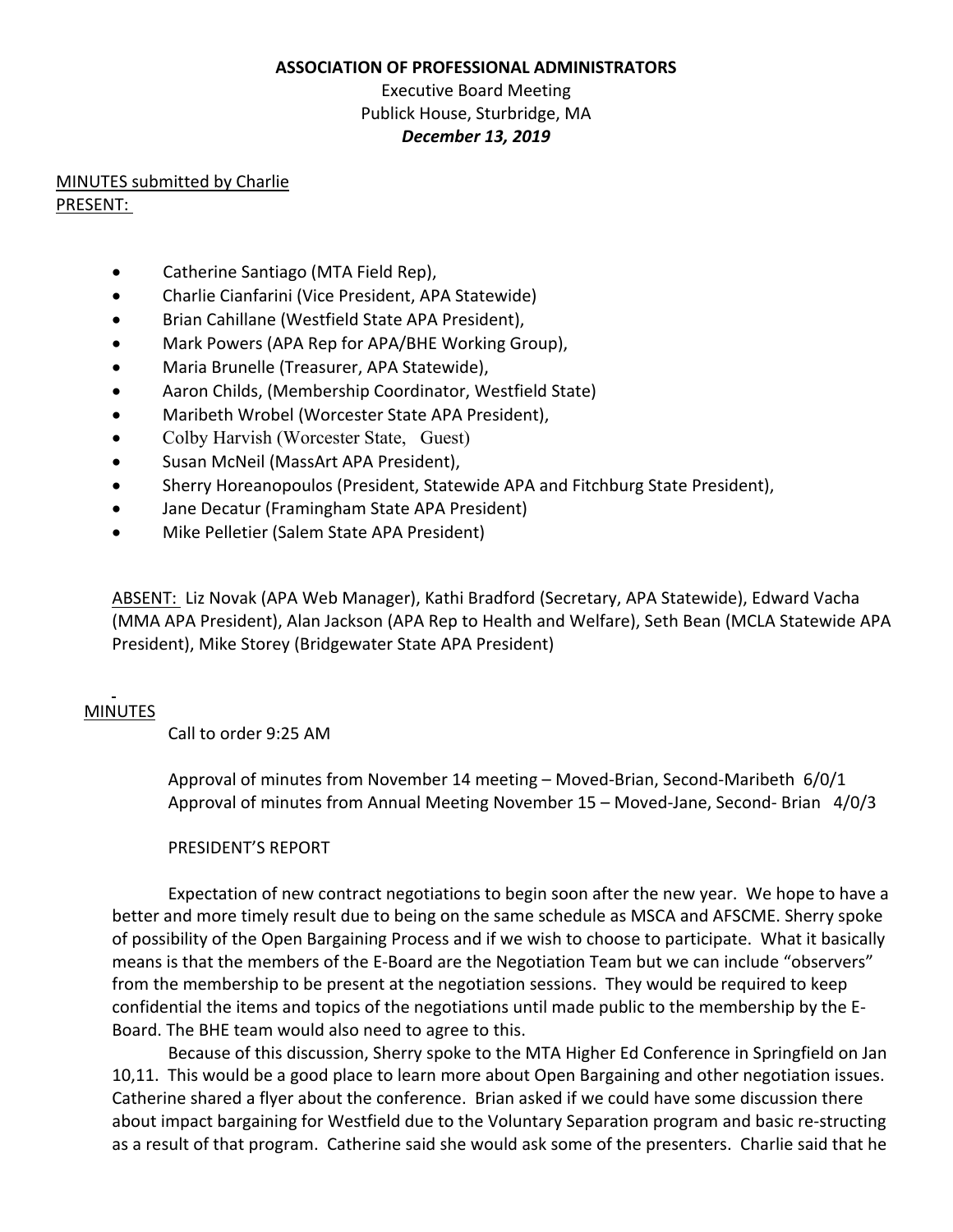has 6 rooms reserved for Friday night the 10<sup>th</sup> through some strange communication issues with Marriot. He and Seth were to use two rooms leaving 4 open but that MTA is pressuring him to release some rooms. He said he would send out an email to the board to see if others wanted a room.

Sherry spoke about the change to FLSA raising the minimum salary for non-exempt employees to \$35000. This appears to be affecting mostly the Resident Directors at the schools, but we should verify with our HR Departments if there might be others.

Catherine announced a few upcoming dates: Higher Ed Day at the Statehouse – March 2, 2020 FMLA discussion date – December 17, 2019 Unfair Labor Practice (ULP) Mediation – Jan. 14, 2020 with follow up in February

There will be no HELC update today as it is meeting at the same time as this meeting.

Voluntary Separation updates- 20+ members from Salem and 17 from Westfield – One of those from Westfield will be Kathi Bradford expected to retire/leave by March 2020. This led to a discussion of how to replace her as Secretary and what process we need to follow. Due to the how close this is to the end of the contract we would wish to have an interim secretary until new elections. We could as in the past named an interim from the board, but if don't have any takers may need to reach out to the general membership. Need to consult our bylaws. There was a motion by Susan to purchase a retirement gift for Kathi when she retires. We would look at what we have done for others when they left. Second by Maria. Passed 7/0/0

Sherry is concerned that we have shared Secret Squirrel Accounts (thanks for the name AJ) with the general membership. These accounts are to be reserved for communications between members of the Executive Board and should not be public as we do not want there to be discovery of these communications by the colleges. We should restrict access to these accounts to our APA purchased computers.

June 2020 meeting which has traditionally been at Maritime at the Beachmoor will need another location. The Beachmoor is being remodeled/rebuilt. Jane suggested the Warren Conference Center in Ashland. http://www.warrencenter.com/ We will look at that location and see if there are other options.

Sherry went to Westfield to meet with President and Executive Cabinet to discuss their retaliation to members of APA or AFSCME due to the members having meetings to discuss the voluntary separation issues and changes to workload. The treatment is very hostile and could be construed as union busting tactics. Of course they were surprised that they were being hostile. Not sure if her appearance will have any affect.

This led to more talk of the grievance procedure where Step Two level grievances should be heard by the President or his/her designee that would not be the administration official (often HR Director) that was involved with the initial step one hearing. Several schools try to still use the HR Director in Step 2.

Some issues to be considered in the upcoming negotiations will be found later in these minutes. Sherry will send out two new email messages to each E-Board president to share with their locals. The purpose is to try to get some more responses to the negotiations survey. We hope to have all responses by Jan. 15.

NEA annual meeting is in Atlanta GA week July 4<sup>th</sup>. Who might be interested?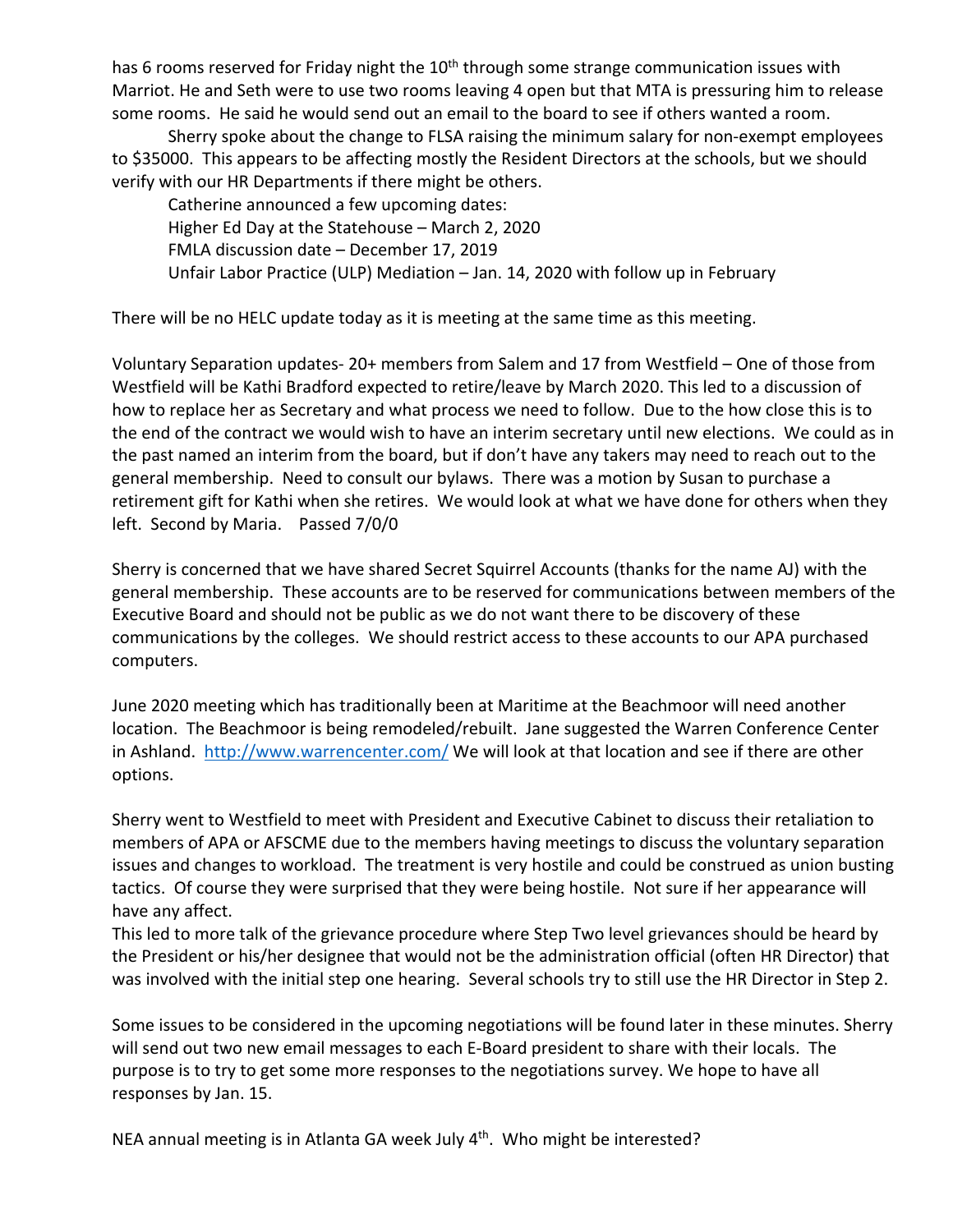# TRESURER REPORT

Maria has sent our reports to each of us. Expense reports due Tuesday, Dec. 17. If she does not receive your expense reports, she will not send out expense checks as the auditors require documentation. Motion to accept treasurers report Sue Second Brian passed 8/0/0

#### MEMBERSHIP REPORT

Current Full members 1429 down 2 from November Bargaining Unit non-payers 112 same as November

Aaron is our liaison to the MTA new programs which are geared to K-12. His contact is Ashley Adams (SP?) who asked him "What is the APA?" Aaron said that there may be two programs/sessions that could benefit our members.

## HEALTH & WELFARE

No report as AJ is there at that meeting on this same day/time.

## **WEBSITE**

What should we have as new Question of the Day?

## NEW/OLD BUSINESS

Discussed issue of getting down to 375 hours of vacation from the older level of 480. Sherry wants to be sure that members are NOT waiting until too close to June 2020 as they will lose vacation hours. They should have been working to reduce their accruals by requesting and taking vacation. One member is retiring and is being told that the college will not pay out more than 480 hours of accrued vacation. It is not clear how much extra this member has but it is clear that the college did not "convert" his excess vacation to sick during the last contract. Sherry wants everyone to be asked the same question whenever we are approached by a member about vacation time issues – "DID YOU ASK FOR VACATION TIME AND WAS IT DENIED?"

The discussion continued with the last conversion to sick will be in June 2020 and following that we will be capped at 375 hours. However, we will continue to accrue over the 375 to be able to use until the sweep dates in November and April following June 30, 2020. They cannot take away more that will lower beyond the 375 hours.

Maribeth stated that a member at WSU was dissatisfied with the announced dates and times of the GIC Listening Tour that came to us in an email. Basically none of us were thrilled, but what we should really do is request from the GIC their proposals that will be presented at these sessions so that we can be prepared to ask questions that are thoughtful and direct.

Mark asked a question about the contract related to sick leave payout upon retirement and the ability to donate to the sick bank upon retirement. Which comes first, the 20% payout and then donation or donation first and then 20% payout of remaining. Or can we really do both in any scenario.

NEGOTIATIONS ITEMS TO BE CONSIDERED Should have longer times for grievance procedures. Better language for Promotion Process and what implications if the process is ignored. Meal Stipends Athletic Trainers and RD's workload language Restrictions on individual supervisors to be arbitrary when setting worker schedules.